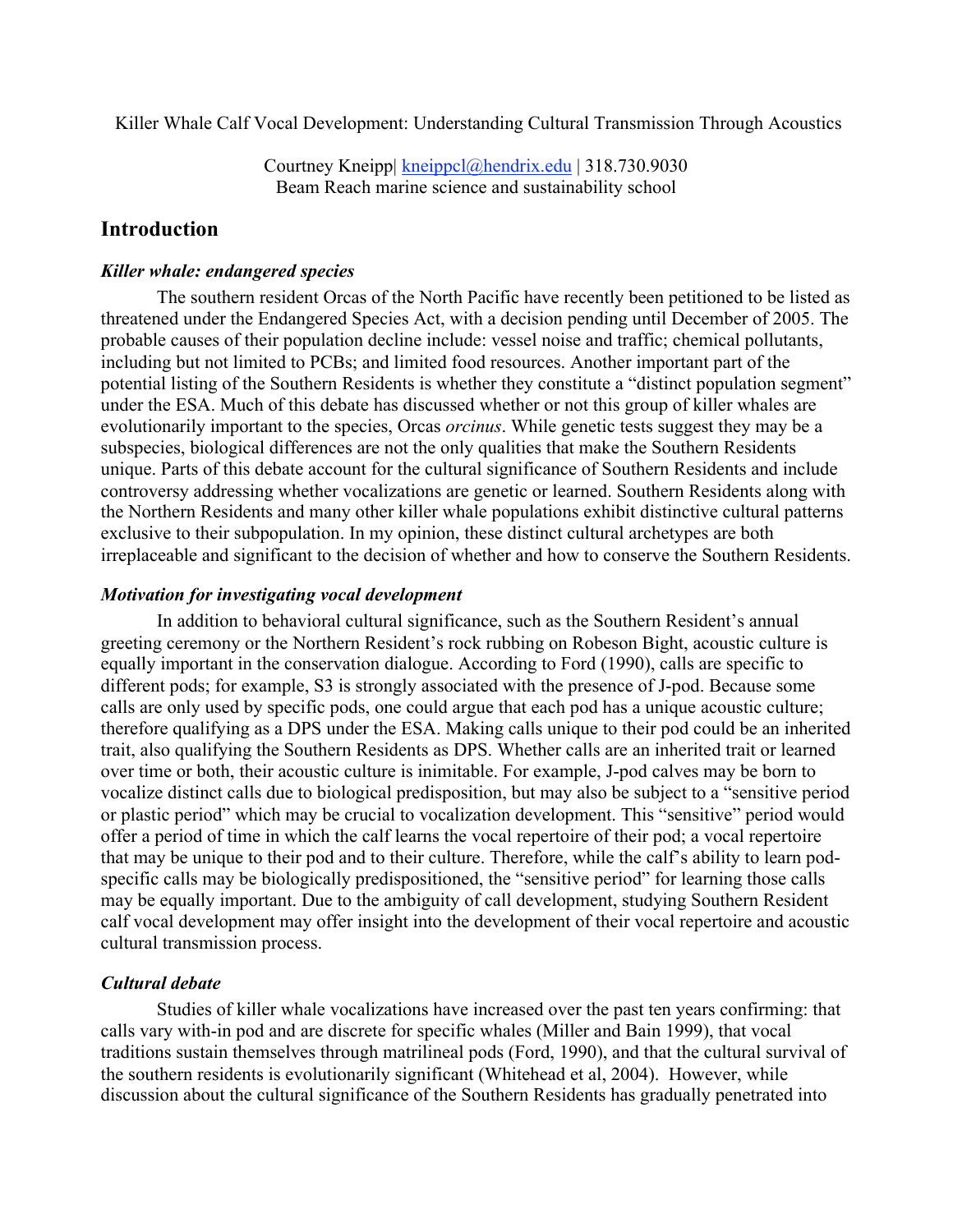dialogue about the conservation of this unique species, little has been resolved as to how or whether cultural transmission is actually occurring. According to Rendell and Whitehead (2001), the wide movements of cetaceans, the greater variability of the marine environment, and stable matrilineal social groups are potentially important factors in the evolution of cetacean culture. They go further in saying that patterns of behavioral variation in the wild may be due to the transmission process (Rendell and Whitehead 2001).

Several studies have been conducted that suggest cultural transmission is occurring not only through mimicry behavior, but also through the learning of distinct vocal patterns. For instance, Bain (1986), showed a captive killer whale from Iceland learning the vocal repertoire of its tank mate. Additionally, Ford (1991) provided evidence for "interpod mimicry in the wild" suggesting that vocal learning is both plausible and occurring. Boweles et al. (1988) conducted a similar study with a mother-calf pair in captivity. The calf was in the same tank as its mother, another female adult, and a young male. By 398 days, the calf's call type was most closely related to that of its mothers' by 90%. Due to the presence of other killer whales in the same holding tank and the calf's tendency to only make calls produced by its mother, this study suggests that the calf must have selectively distinguished and chosen its mother's calls. However, the reason mother/calf calls are similar is controversial: parties argue that either the similarity is inherited, that they are imitated or that they are selectively learned. (Rendell and Whitehead 2001). An earlier study by Deecke(1999) suggested that "vocal matching between members of different matrilines would suggest that vocal learning is not limited to transmission from mother to offspring, which has implications for models of "gene-culture coevolution." Deecke's "gene-culture coevolution" theory suggests that both inheritance of call type and the selective learning of call type are responsible for acoustic cultural transmission.

### *Vocalization development studies*

Luna, or L98, an abandoned orca in Nookta Sound provides incredible insight into killer whale calf development. Now 6 years old, Luna has been heard mimicking sea lions and various boat engine sounds. He still makes calls similar to those of his family pod L, but over time he has developed some interesting vocal developments, vocalizing and mimicking the many sounds of his environment, supporting evidence for Deecke's "gene-culture co-evolution" theory. Luna's abnormal vocal repertoire may suggest that he missed the "sensitive" period by which to fully maturate his vocal range. Perhaps this "sensitive period" occurs at a young age and enables various range of vocal frequency and amplitude based on environmental acoustic stimuli. Consequently, adult vocal repertoires may vary throughout a life time based on acoustic surroundings during this specific "sensitive period". Similarly, Asian communities are more able to produce syllables particular to their language based on early experience with those sounds than English speakers who have lessoned ability to produce those same Asian syllables.

Analogous to killer whale studies, Enggist-Dueblin and Pfister(2001) investigated how cultural transmission may be an important factor affecting the vocal repertoires in ravens, Corcus corax. Understanding bird song development through selective learning or imitation processes is important to the argument of cultural transmission. Therefore, several stages of song development have been identified; subsong, plastic song, overproducing and lastly, crystallized song. This learning process is gradual and can take place over a period of weeks or months. Typically, an indistinct, jumbled "subsong" appears first which is transformed into a more structured "plastic song". The final stage in this process is the production of a stable repertoire of "crystallized" songs. The most thorough studies of song development were pioneered by ethologist W.H. Thorpe and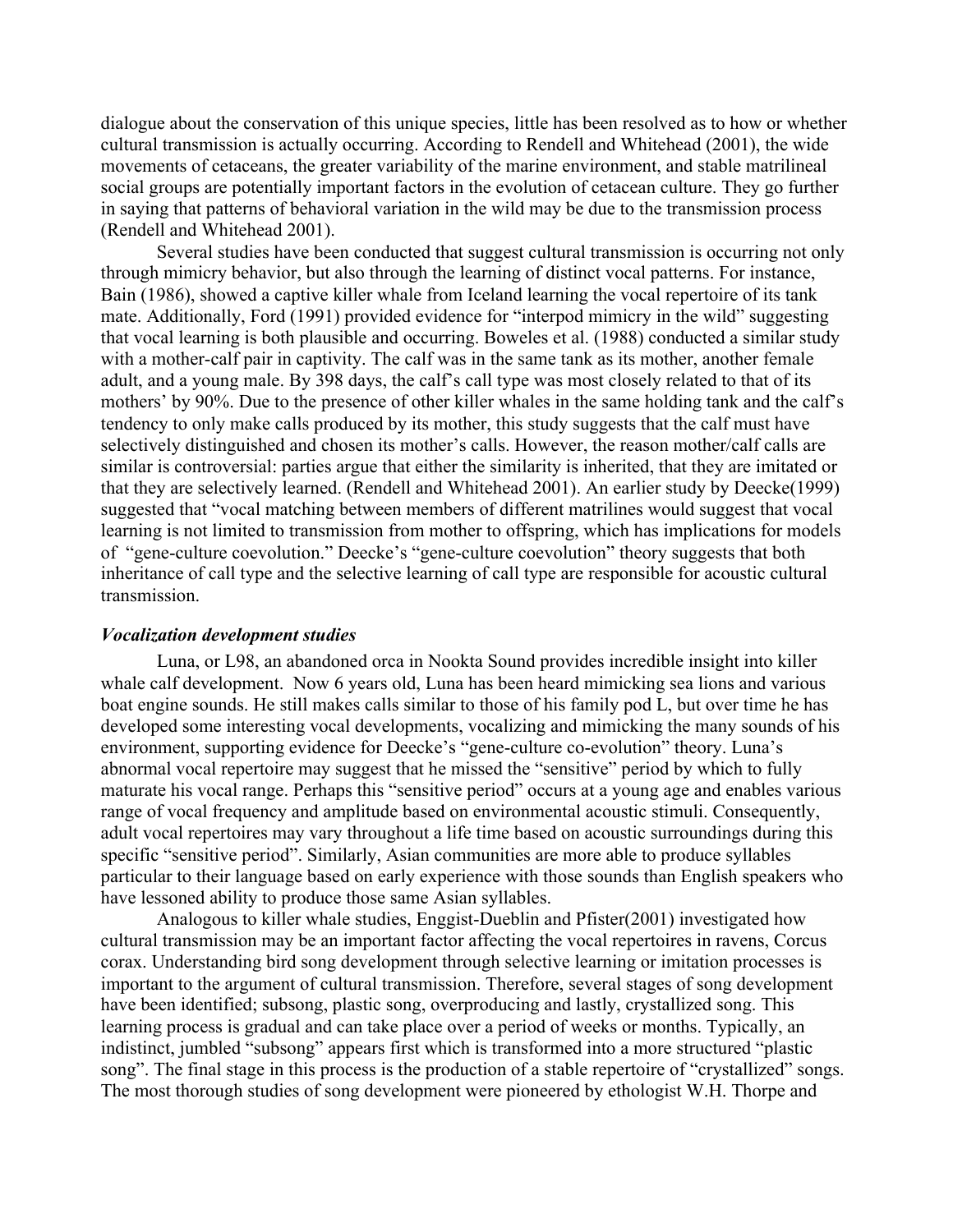Peter Marler. Experiments were conducted which deprived birds of any opportunity to hear the normal bird song of their species. In most species studied, resulting songs only bore a slight resemblance to their normal song and were unrecognizable by others of the same species. Additionally, isolated birds allowed to hear their normal song during their "sensitive period" did develop normal song repertoires of their species. Therefore, killer whale calve calls may resemble fully maturated adult calls, though they may not completely represent the standard call structure until they have passed the "sensitive period".

Fripp et el. (2004) studied bottlenose dolphin calves' ability to model the signature whistles of their community members and discovered that dolphin calves may model community members with whom they associate rarely, such as the dominant female. Conversely, Smolker et al. (1997), suggested that dolphins in Shark Bay, Australia, learn specializations unique to their pod while swimming with the mother. This would further explain the tendency of the acoustic cultural transmission process in killer whales to occur dominantly within matrilines and more specifically through the mother.

Captivity studies by scientists at the Hubbs-Sea World Research Institute (HSWRI) provide direct insights into the vocal development of killer whale calves. They suggest that vocal behavior appears not to be genetically predetermined, rather calves learn during the course of development which calls to make and under what circumstances. Additionally, calves are most likely to develop calls like those of their mother. Vocal development studies at SeaWorld have determined that calves learn repertories of calls selectively from their mothers, though other killer whales may be present and vocalize more frequently. According to this research, a calf can vocalize within days of birth, but sound production is shaped with age. A calf's first vocalizations are 'screams' -- loud, high pitched calls that bear no resemblance to adult-type calls. At about two months, a calf produces its first pulsed calls with similarities to adult-type calls. From that point until puberty, age 16 for males and eight to ten years old for females, a calf's vocal repertoire continues to expand.

Subsequently, Tom McMillan (personal communication), Captain of the Stellar Sea whale watching vessel, believes his dog responds more, through barking, to killer whale calves than to adults because the calves have higher pitch calls. This anecdotal evidence suggests that killer whale calve calls are higher in frequency, due to either their smaller body size or to their emergent vocal repertoires or both. Boweles (1988) also suggested the gradual maturity and development of calf vocalization may begin with shorter pulsed calls occurring at a higher frequency. These "squeaks" suggest that killer whales vocal learning goes through a series of stages and may require discrimination, thus learning of adult vocal repertoires. With each pod's repertoire being uniquely different, this implies the importance of language development and is potentially imperative in the vocal cultural transmission process.

With overwhelming evidence suggesting that calves will vocalize at a higher frequency, I expect that their calls will have a higher fundamental frequency than that of their adult members and that later in calf development and age, their fundamental frequencies will approach maturated fundamental frequencies similar to that of adults in their pods. Additionally, I expect that calf call duration will be shorter than the average call duration of adult calls, as well as still occurring at a higher frequency. If there is a "plastic" period in vocalization development and smaller body size produces higher calls, then when comparing calf calls to adult calls, both higher fundamental frequencies and shorter duration could imply early stages of vocal development and potentially a culturally learned language.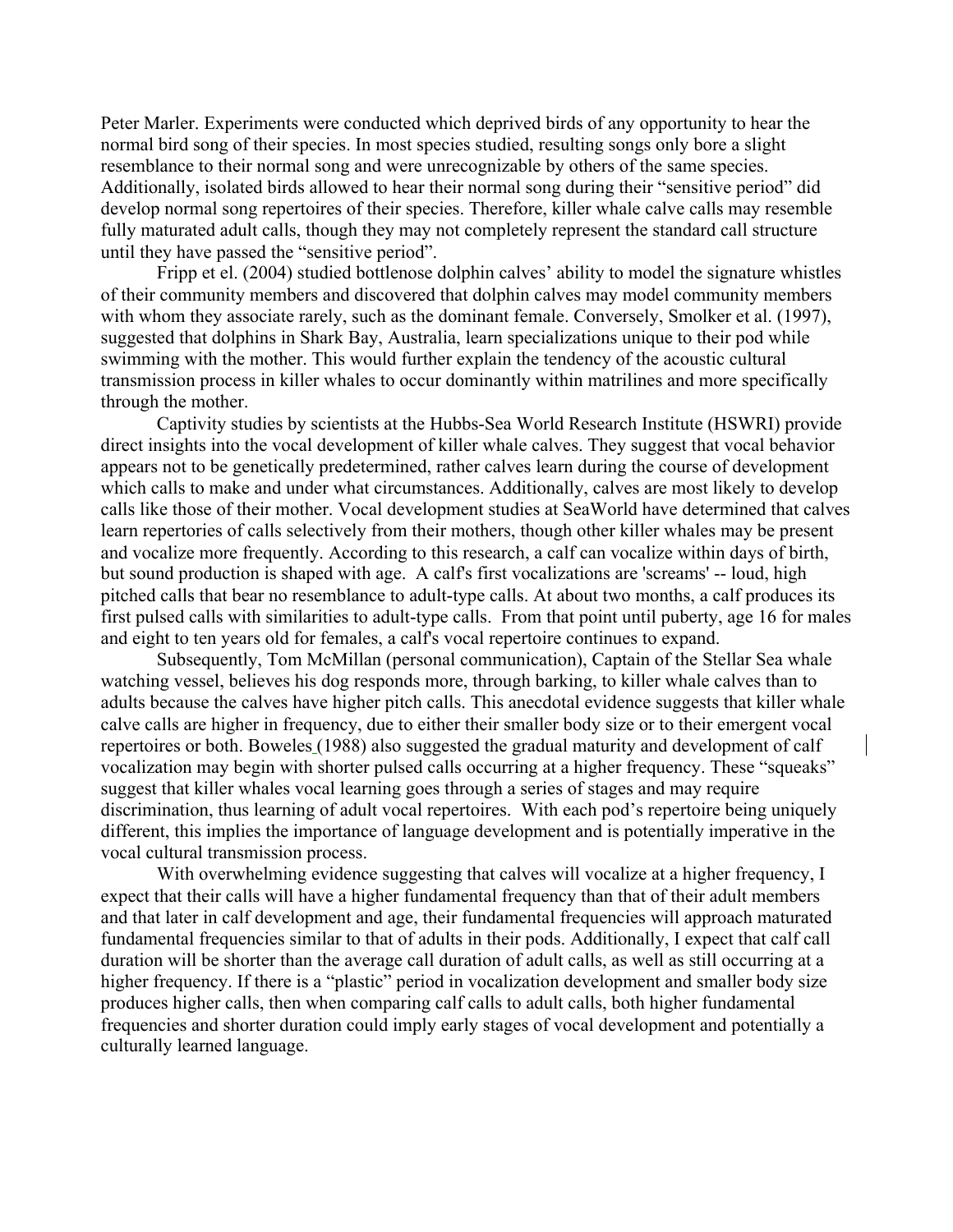### *Objective of investigation*

 Observations of vocalizations in the wild are limited both by the constantly moving residents tendency to spend most of their time under water and the inability of technology to exactly locate which animal is making which sound in the midst of ambient noise and calls from other pod members. However, over the past few years, the Southern Residents have had several new additions to their clan, providing an opportunity to study and compare the process of vocalization development. Orca calves will be studied in the Haro Strait, Georgia Basin and Strait of Juan de Fuca areas during ten weeks of the Fall months, August through October, of 2005.

The significance of studying vocalizations and their active component in the cultural transmission may provide insight into the process of vocal learning. Do killer whale calves display a similar "babbling" process to that of humans and birds? Are there significant differences between the call frequency of calves and those of adults? These questions will be observed and measured with the focus being to compare the difference in frequency from the youngest members of the Southern Residents to those of their pod's adult call frequencies.

# **Methods**

### *Materials for acoustic observation*

I used a two hydrophone linear array called the "Ears" to record underwater vocalizations of Southern Resident killer whale calves. Two International Transducer Corporation hydrophones were separated using a 1.2 meter metal pole wrapped in pipe insulation that was suspended horizontally in the water. I deployed the array on the port side of a 42 foot catamaran about 10 feet below the keel of the boat, at a depth of approximately 14 feet. The pipe insulation wrapped around the metal pole was to control flow noise and to minimize vibrations between the hydrophones, pipe, and cables. To keep the hydrophones parallel to the water surface, we put equal weights on each end of the pipe. To achieve this balance, two 23 foot long ropes were tied to the pole near the hydrophone heads and then tied onto the stanchions of the boat, approximately 15 feet apart. This width helped keep the array from turning toward or away from the boat and insured a straight, parallel line with the boat's bottom, keeping consistent directionality in relationship to the boat's bow.

I or my crew mates connected the hydrophones to a high impedance instrumentation amplifier with both channels set at either x10 or x1 gain. The gain setting was adjusted to prevent background sound levels of anthropogenic noise from saturating the recording system. For example, gain settings were reduced when tankers were motoring in the vicinity or when whale watching or fishing vessels were motoring nearby.

To record killer whale calls gathered by the array, a Marantz PMD660 flash media recorder was connected to the amplifier. The Marantz was programmed to record 2-channel sound files every 60 seconds, and created an individual sound file for each minute, denoted on the recorder screen by a file number, i.e. 002, 005, 048, etc. The hydrophone on the left side of the array was connected to a channel labeled left on the amplifier and the hydrophone on the right side of the array was connected to a channel labeled right. This was done so that directionality could be heard while listening to sounds, both during and after the encounter. The Marantz could record up to 50 files, and therefore had a maximum recording time period of to 50 minutes. The Marantz gain setting was also adjusted according to both ambient and anthropogenic sound levels to prevent saturation of the sound file. The hydrophones had a frequency response range of  $80$  Hz  $-$  22 kHz. The Marantz had a digitizing rate of 44100 and according to Nygist Sampling Theorem, the highest frequency detected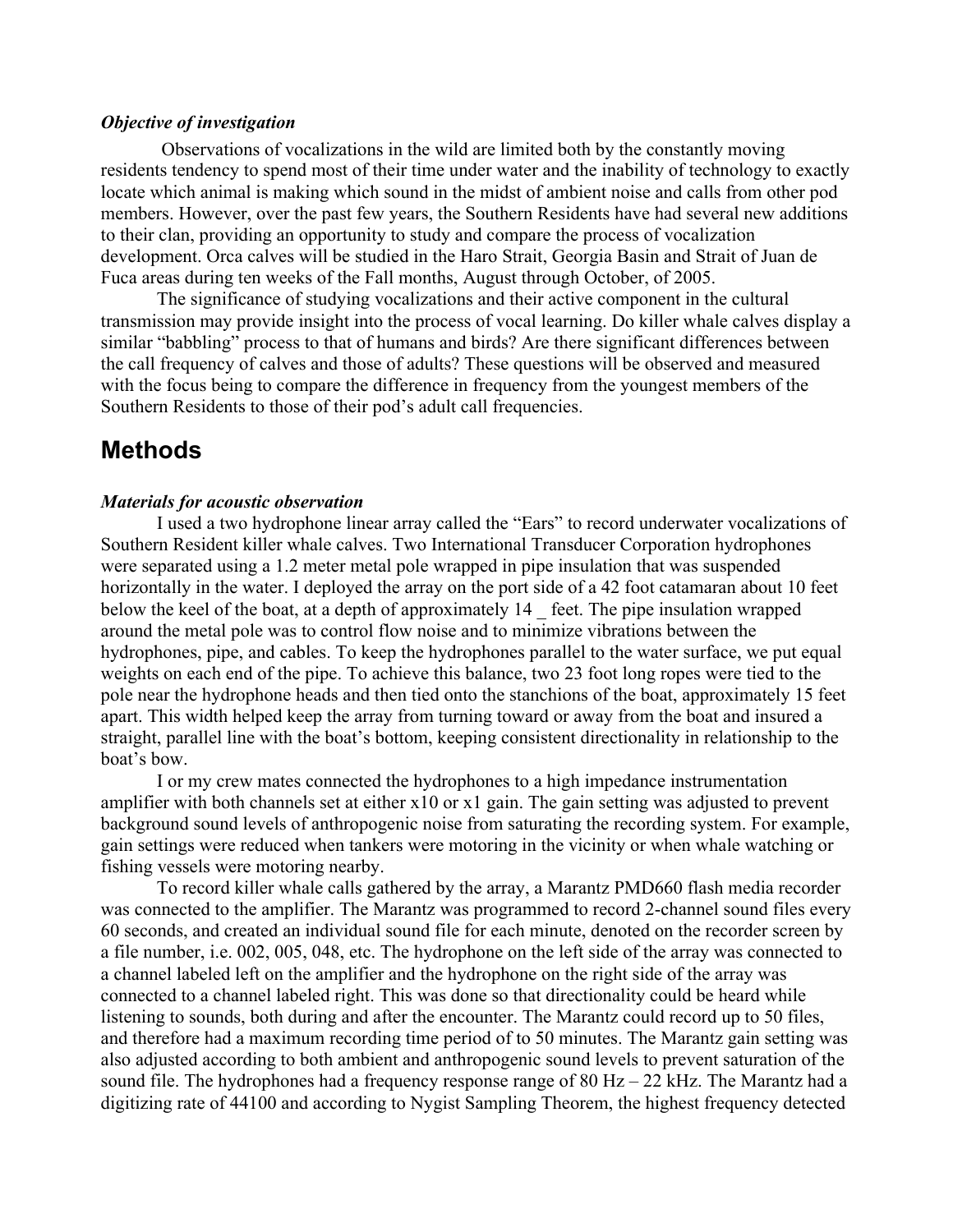was half the Marantz digitizing rate. The hydrophones, amplifier and recorder allowed sounds of 90 decibels on the lower end, when whales were at greater distances and 150 decibels when whales were close by, at dB re 1µPa.

### *Materials for visual observation*

I kept a data sheet for each observation during the duration of each encounter with the whales. There were up to five observations made per day, hence data sheets included start and end times of the Marantz recorder, allowing observation files to be separated within each day. Date, observer, video and picture slots were provided at the top of each data sheet to indicate day of month, and persons observing, filming video and taking ID photographic shots, as responsibilities changed from observation to observation. The video camera used to film footage of encounters was a Canon 2P20 digital video camcorder and the two photographic cameras were an Olympus digital camera and a digital Canon Rebel (6 mega pixels). Spaces were also provided for bearing, time according to the Global Positioning System, ID of calf, pods present, Marantz file number and a notes section, to indicate animals present, behavior and or changes in gain settings. Relative bearings were taken in relationship to the bow of the boat. For example, the bow of the boat was 12 o'clock and the stern was 6 o'clock. The precision of these relative "o'clock" bearings was about \_ hour, or 30 degrees.

In order to take notes and locate calves visually, one to two people assisted in calling out bearing of calf or mother/calf pair while another individual took ID photos. This allowed me to record data throughout the encounter and keep track of Marantz file numbers, while calf bearings and IDs were being called out by other crew members. Therefore, for every calf sighting I noted the Marantz start time, the bearing of calf in relative to the boat, the time, and the pods present. As the sighting encounter continued, identifications of mother/calf pairs were noted along with the identities of other whales present within 30 degrees of the calf. Whales within 30 degrees of the calf (within the same "1/2 hour" sector) may also be possible sources of the call that have a similar underwater bearing toward the calf.

### *Data analysis procedure*

Ishmael, software that analyzes sound input from multiple hydrophones through a cross power spectrum, was going to be used to localize calf vocalizations. Because the sound arrived at the two hydrophones at different times, Ishmael was programmed to calculate the difference in arrival time based on the 2 channels recorded by the Marantz. Through calculating the intersection of two hyperbolic curves, it was able to determine a bearing, within a 30 degree range of the call with respect to left and right directional ambiguity. I was able to resolve the directional ambiguities by referring to my data sheet for the actual visual bearing of the whale. Whales were usually present on either the right or left side of the boat, rarely both, thus further constraining which underwater bearing was associated with the actual bearing to the sound source.

However, due to Ishmael's inability to accurately measure the arrival time difference on the original small "Ears," we created a larger linear array, the "elephant ears." We dismantled the "Ears" and placed the two hydrophones 10.5 meters apart, the distance between the bow and stern cleats on the port side of the boat. The hydrophones were now 13.5 feet below the water surface, 3.5 inches deeper than the original "ears." We calibrated the elephant ears by using an artificial sound source in known locations to verify the relationship between my visual bearing on calves and Ishmael's acoustic bearing on underwater sounds (both expressed in degrees). A pipe was hammered from the catamaran dingy at various locations and distances from the array and served as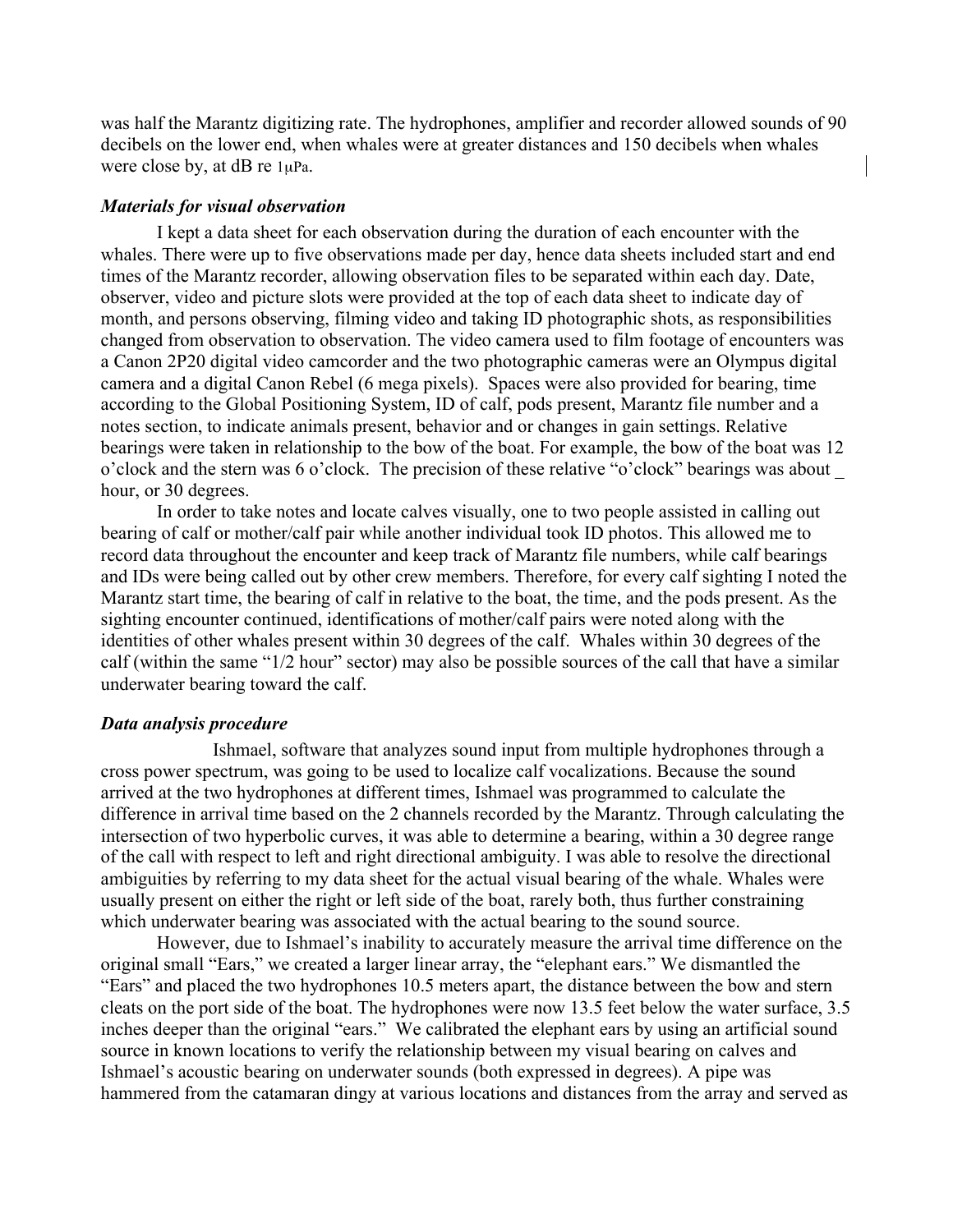a test of the "elephant" ears ability to correctly localize sound. The correlation coefficient expresses the relationship and accuracy by which Ishmael was able to correctly locate pipe bangs to that of the sound's true bearing. The outlier expressed on the chart was probably due to the masking tanker sound during that sound file, and is thus not entirely representative of an error Ishmael may have made.



#### Figure 1

Ishmael was now able to more accurately measure the arrival time differences, thus providing an accurate bearing of whale calls. After the Marantz sound files were downloaded into computer files, they would then be uploaded into Ishmael and localized.

Hence, I had two types of sound files: those recorded with the small "ears" and those recorded with the "elephant" ears. Due to Ishmael's inability to localize bearing on the small ears, I only analyzed call frequency of calls made during the time of calf encounter and recorded temporal correlations from small "Ears" data. With the "squeaks" observed by Boweles (1988) and Tom McMillian's dog's enhanced reaction to young killer whales in mind, I searched for structural similarities and differences that may distinguish calf from adult vocals. Sound files were first listened to using Val's Call Analyzer, which displayed both the sonograms and frequencies of calls. Sound files were screened for repetition of discrete calls, i.e. S1 or S19.

Sounds files from the  $6<sup>th</sup>$  of October provided the clearest calls without the masking of boat or water noise. During the third encounter with L-pod, L101, a 2002 calf, passed directly under our boat. S19 and S1's were the most common and measurable calls made during the duration of this encounter, which lasted approximately three minutes. S19 is a harmonic call with a strong tonal section ranging around 4.0-5.0 KHz. I measured the fundamental frequency of the tone (Figure 2).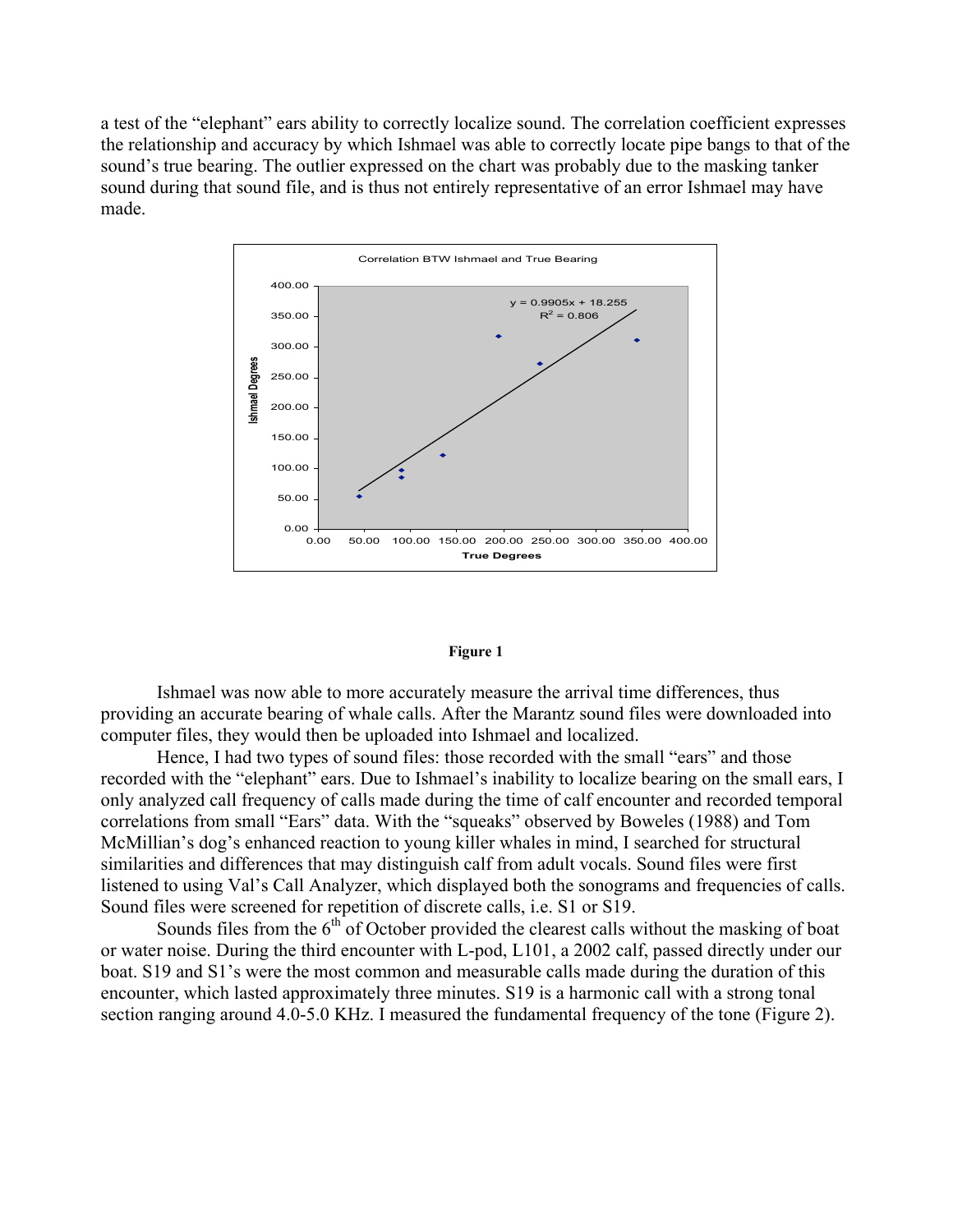

Figure 2: Sonogram of an S19 call, depicting where I measured the fundamental frequency of the tone.

There were ten positively identified S19 calls and one call resembling similar frequency structure but not used in data due to irresolvable ambiguity. The S19 calls were then compared to the start frequency average of adult S19 calls according to Ford (1990). The varying frequencies of my field data were plotted around the constant average provided by Ford.

Four S1 calls were also positively identified during the duration of the encounter. The S1 sound files were taken from a different time during the encounter and the calf identified was L103, a 2003 calf, passing by the stern of the boat, 50 meters away. The fundamental frequency was measured for duration. The length of the fundamental frequency was measured from start of sound to beginning of downward curve, measured in accordance with Ford's(1990) measure of duration for adult S1 calls. S1 call duration was then plotted and compared to Ford's average S1 call duration (Figure 3).



Figure 3: Sonogram of an S1 call, depicting how I measured the call duration. Black lines indicate start and end points of my measurement.

The beginning of the S1's fundamental frequencies were also measured and compared to Ford's average for the beginning of the fundamental, similarly to S19's fundamental (Figure 4).

**S19**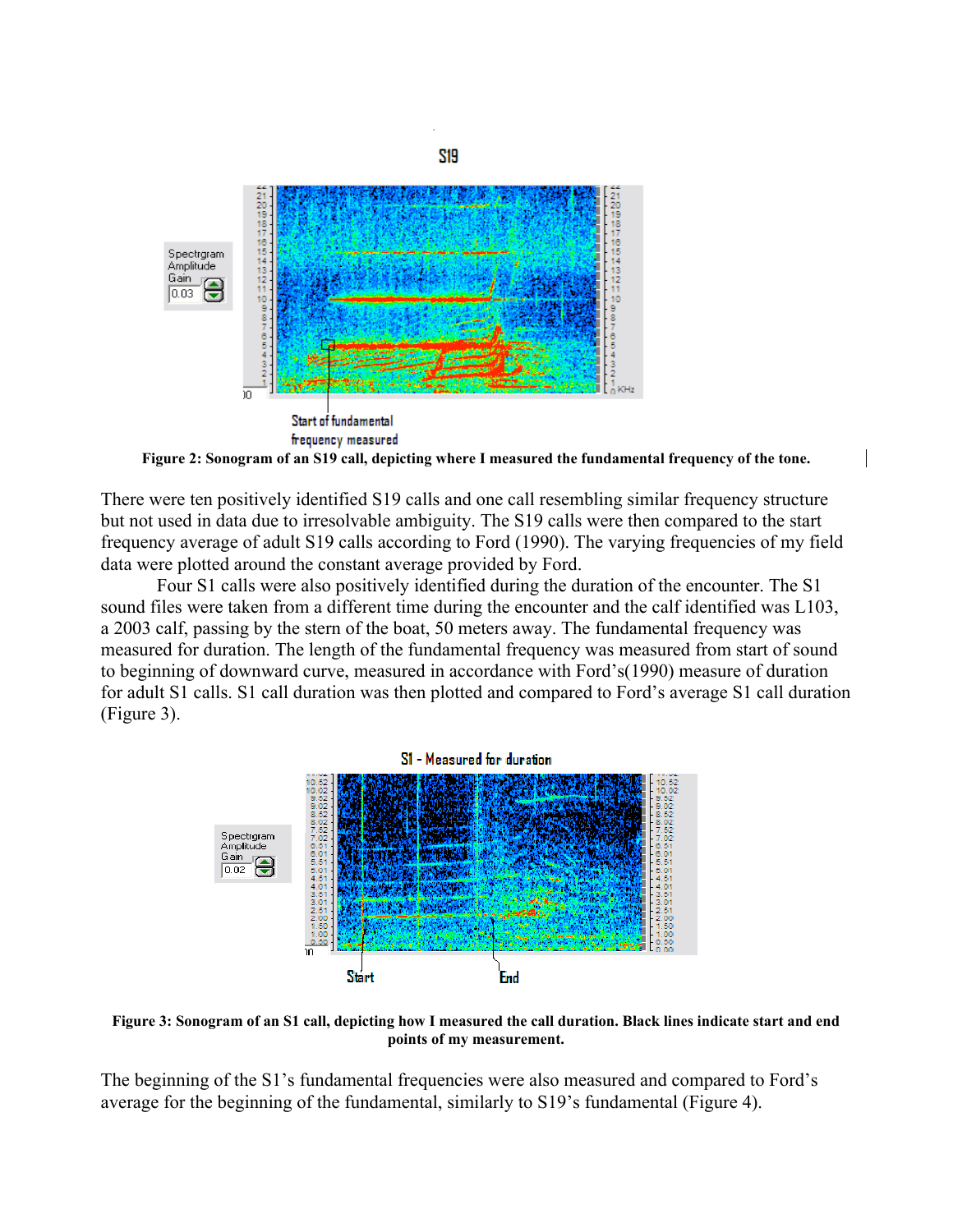

Figure4: Sonogram of an S1 call, depicting where I measured the fundamental frequency of the tone.

The remaining data collected from the small "ears" was masked by boat noise and anthropogenic noise to the extent that call frequency could not be heard or viewed on the OrcaSound Analyzer spectrogram. View sound file…

Ishmael was able to localize sounds from the "elephant ears" array, with the exception of all but two of the sound files collected during those encounters, were masked by boat noise to the extent that no frequency could be identified or measured. Therefore, while localization software would have provided a strong correlational spatial bearing, none of the data collected was serviceable.

## **Results**

S19 calls recorded on the  $6<sup>th</sup>$  of October did show frequency differences compared to the adult S19 calls provided by Ford(1990). S19 call average was less than one standard deviation higher than Ford's S19 call average, with three calls, 3, 6, and 8 being one standard deviation higher than Ford's call average, thus significantly higher in frequency. During the duration of this three minute encounter, L101 was passing under the boat, producing, in my opinion, very clear calls with an accurate ability to make a strong temporal correlation. (Figure 4).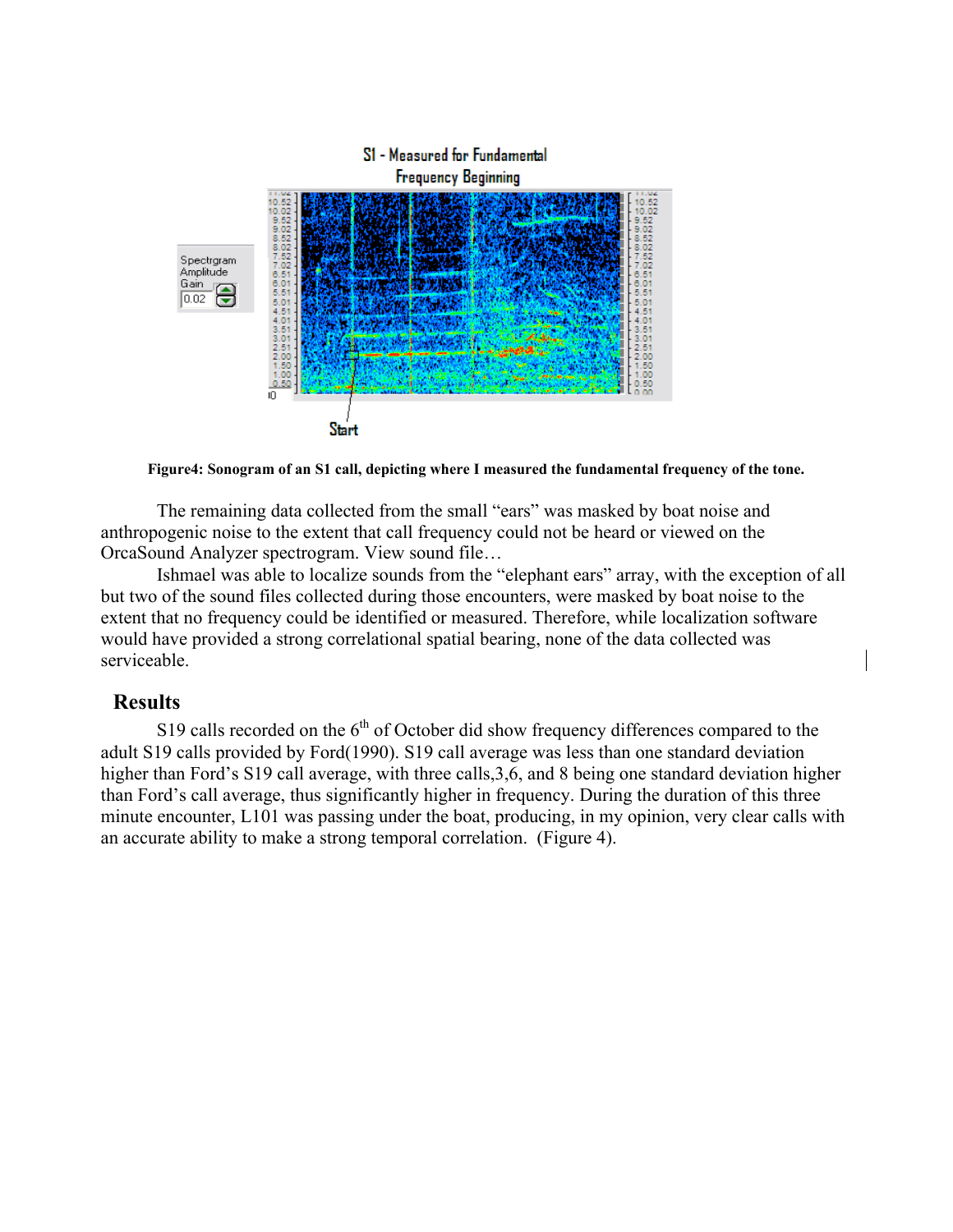

Figure 5: My S19 fundamental frequencies shown varying around Ford's(1990) S19 average fundamental frequency for the beginning of the tone. Yellow line depicts my S19's average in comparison to Ford's average, in red.

No significance difference was found between my S19 call frequency average and Ford's S19 call frequency average. However, overall, my S19 fundamental frequencies were higher than Ford's; which suggests that a smaller or younger animal may have been present; therefore supporting my hypothesis: the fundamental frequency of the calf's call would be higher than the call of an adult's fundamental frequency. A temporal correlation was made with a calf being present at the time of calls made, increasing probability that fundamental frequencies are higher due a calf being present. Confirming the reliability of the temporal correlation between calf present and calls made, L101 was directly under the boat, further increasing likelihood that a calf was the source of some of the calls made.



S1 fundamental frequencies were also higher than Ford's S1 average fundamental frequency (Figure 6).

Figure 6: My measured S1 fundamental frequencies compared to Ford's average fundamental frequency for an adult S1 call.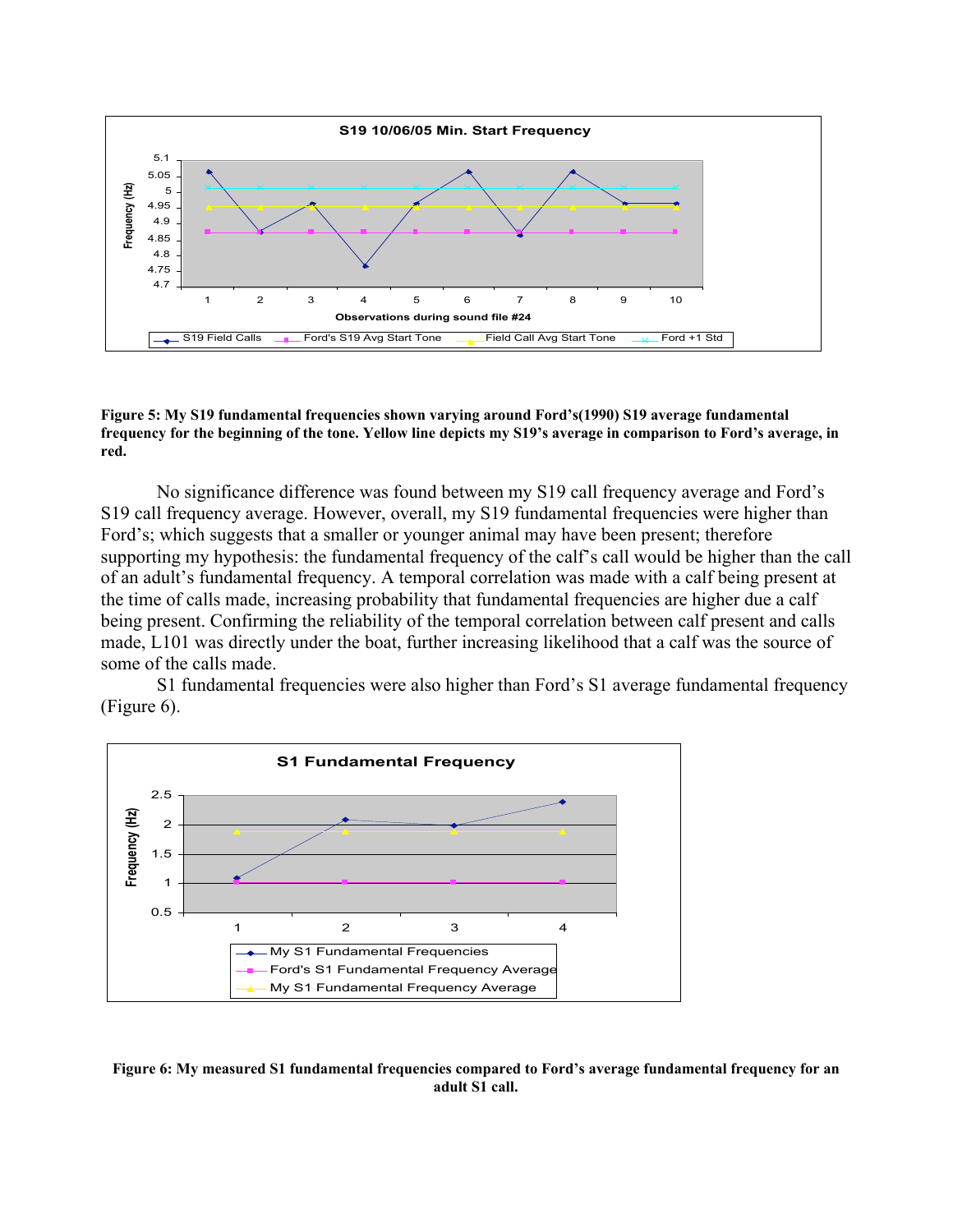These higher S1 fundamental frequencies also support my hypothesis that calf call frequencies would be higher. The temporal correlation was reliable, because L103 was passing the stern of the boat and only one other whale was present, as the whales were very spread out and foraging in the area.

S1's found in sound files during the L103 encounter were also measured for average call duration and compared to Ford's average call duration. My S1's were not significantly longer in duration than Ford's S1 call duration (Figure 7).



#### Figure 7: Call duration of my S1's compared to average call duration of Ford's S1's.

My S1s' call duration varied throughout the encounter, but did fall within Ford's possible range of calls for S1 (341-1464 ms). Only one of the S1 calls out of the four was lower than the range Ford had observed, at 170 milliseconds. The lower call duration could have possibly been a calf's version of the S1, but results show no consistency supporting this idea. Additionally, only four S1's were recorded, therefore, more S1 calls made during the encounter with L103 may have presented different results.

Lastly, the two measurable calls taken from the October  $21<sup>st</sup>$  data while using the "elephant" ears were localized to look for a spatial bearing of calf sighted and call made. Calf present at time of encounter was not identified and call localized with Ishmael was not congruent with visual bearing of calf. This suggest the call measured during encounter was not a call vocalized by a calf, however, it did show that Ishmael was capable of taking bearings on Orca calls (Figure 9).



|   |    |           |     | $\blacksquare$ Bearings: 173 and 187 (ti |      |  |
|---|----|-----------|-----|------------------------------------------|------|--|
| п | ÷п | <b>JU</b> | 911 | 120                                      | 1511 |  |
|   |    |           |     |                                          |      |  |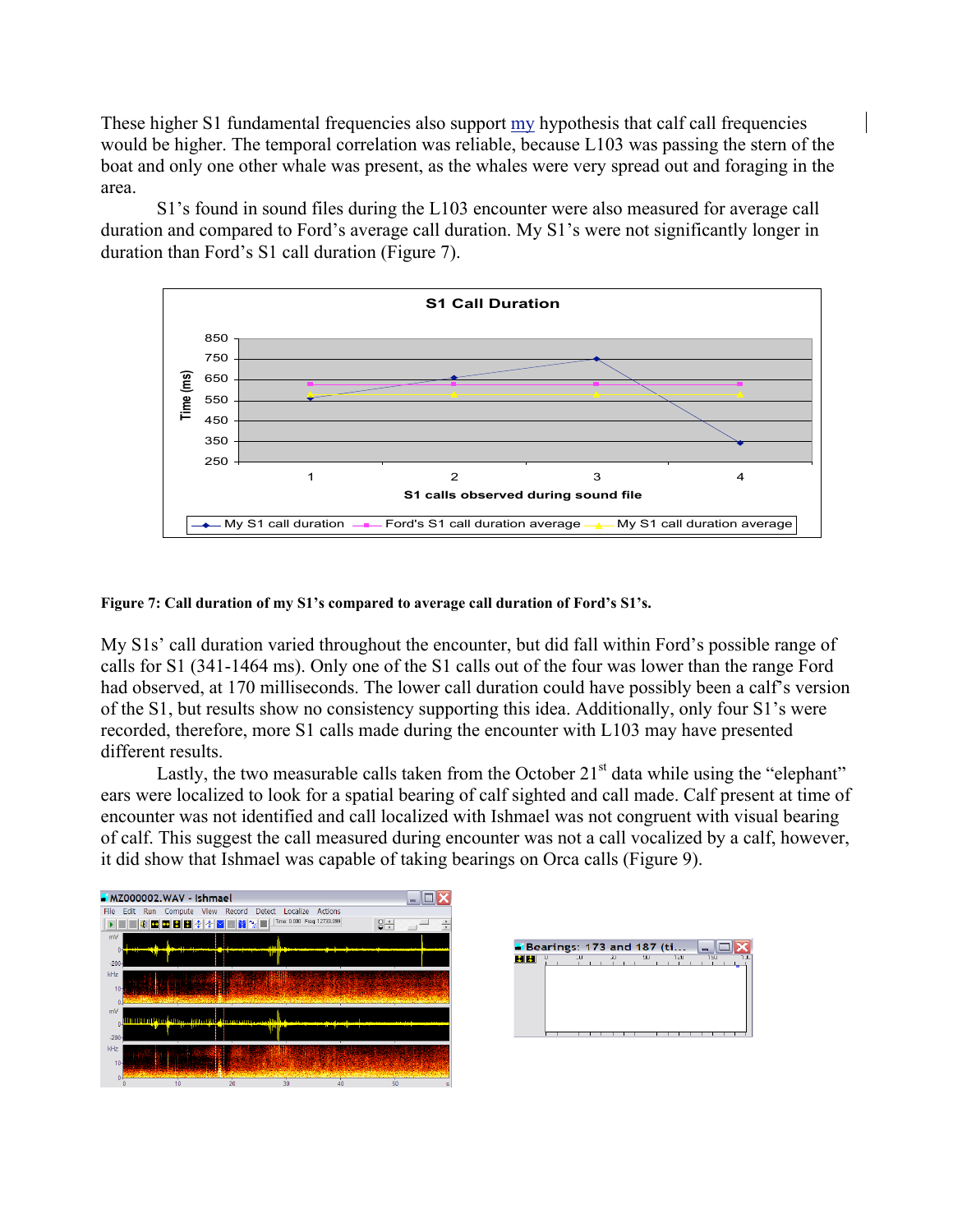#### Figure 8 : Shows sonograms in Ishmael with the call heard, at 18 seconds, after Ishmael localized it. Shown with bearings box, giving bearings in degrees of 173 and 187.

Both spatial and temporal bearings would have been preferred in order to confidently assume that a calf was present at time and place from where the call source came. Masking noises from ships and water, however, stunted serviceable data from the "elephant" ears sound files.

Overall, my S19 and S1 fundamental frequencies were higher than Ford(1990)'s fundamental frequencies average for those calls. These data support my hypothesis that calf calls would have a higher fundamental frequency that those of adult calls' fundamental frequency. However, my S1s' durations were not significantly longer than Ford(1990)'s S1's duration for adult calls. This data does not support my hypothesis that call duration for calls produced by a calf would be shorter than calls made by adults. However, there were limited data available to analyze due to boat noise and ambient noise interference, therefore, sampling sizes was small. Contrary to the small sampling size, encounters with both calves were within 20 meters of the boat with only a few whales within the area, therefore, giving a strong reliable temporal correlation between calls made and calf present.

## **Discussion**

## *Implications of results*

Due to the temporal correlation between calls made and calf present, I think killer whale calves' vocalizations are higher in frequency than calls of adults. L101, a 2002 calf, was under the boat at the time the S19 calls recorded. While L101 is a three year old calf, he may still be developing his vocal repertoire. L101's calls may be mature in respect to structure, yet still a little "squeaky". This could be due to both a smaller body cavity by which to produce sound and or do to an immature vocal repertoire. Additionally, L103, a 2003 calf, was within 20 meters of the stern of the boat when the higher frequency S1s were recorded. This again suggest that L103's production of higher frequency calls may be due to a smaller body size or due to immature vocal development. Similarly to the S19, the S1 structure was developed and recognizable, just occurring at a higher fundamental frequency.

If L101 and L103 produced the higher frequency calls, it would suggest that vocal development is not a short process occurring after birth, but rather a long term progression of learning their pods' calls. This has implications for a very complex, social vocal repertoire that may take years to perfect and learn, similar to our own language development and acquisition. Language, among humans, has always been path by which to transmit ideas, emotions, knowledge and culture. Why not assume that killer whales, with an equally complex vocal repertoire, are also sharing ideas, emotions, knowledge and culture? Vocal development is instrumental for survival among many species and vital for the cultural transmission process. Are the many vocal repertoire's of the Southern Residents learned or inherited? I believe that they, like many other species (i.e. primates and birds) are born with the ability to vocalize, but are learning their pod specific calls through vocal transmission process. Illustrated by both L101 and L103's developing language acquisition. If killer whale vocals were only an inherited trait, then for the efficiency of survival, language development would be completed at a very young age. These data support otherwise. These data support evidence that language is both passed down among generations, demonstrating vocal development as a learned trait and potentially a vital cultural one.

When any trait is dependent on that animals' ability to pass it down, change or mutation is inevitably going to occur. So just as likely as it is that L101 and L103 were the source of the calls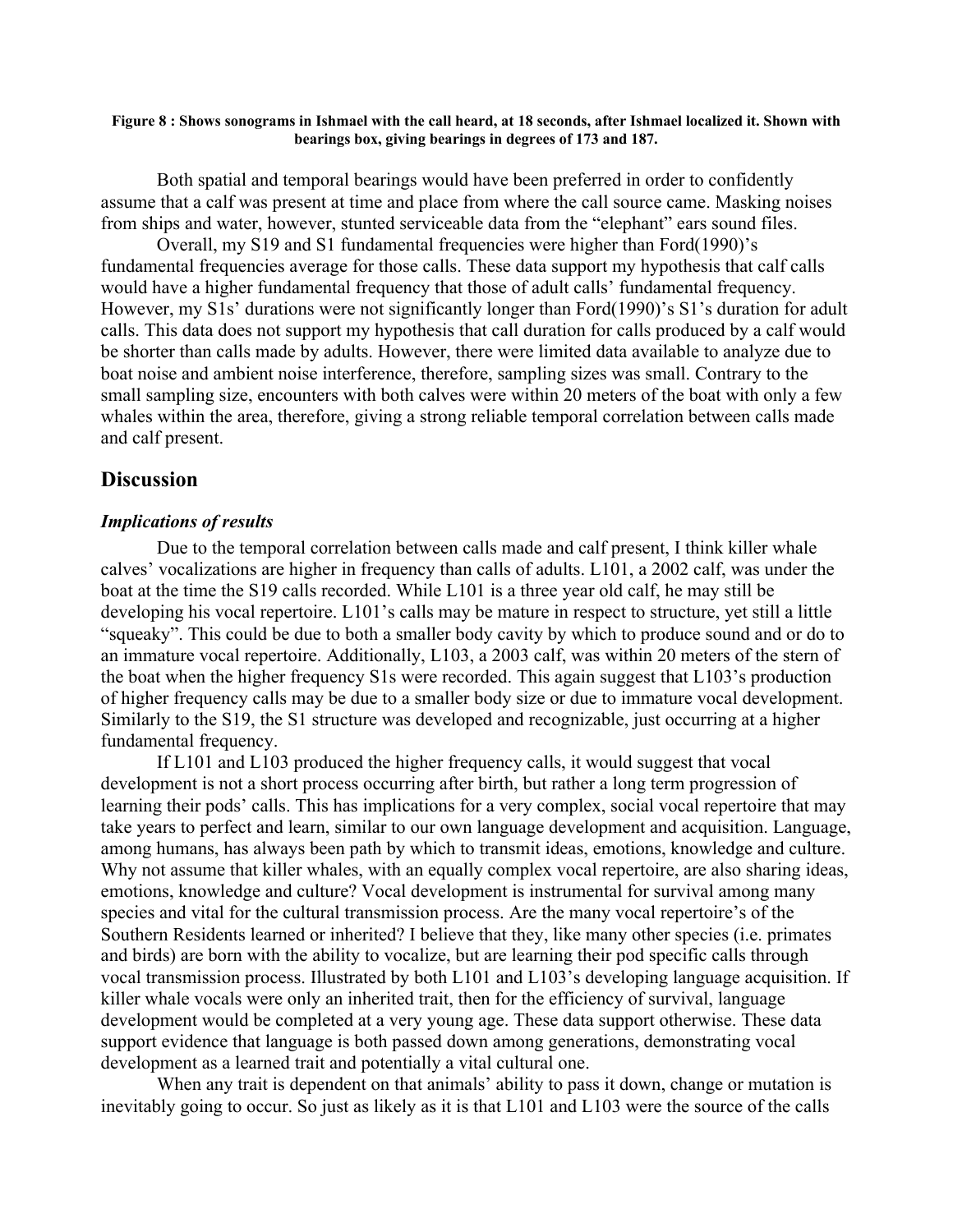made during my recorded encounters, it is equally as likely that the vocal repertoire's of L-pod have changed since Ford(1990) recorded them. This suggests that environmental stimuli may have a significant impact on killer whale vocal development. It may illustrate that killer whale vocal repertoire's are subject to change, hence not only an inherited trait, but rather a learned one subject to change and biases. For example, if L103's or L101's calls are fully developed, they are clearly not the same as what Ford(1990) recorded 18 years ago. This could be due to having learned the calls differently, being taught differently or perhaps hearing themselves differently due to the increase in boat noise; all of which may contribute to a slightly changed vocal repertoire.

Whether L101 and L103 are still in the process of learning their pods' vocal repertoire or whether S19s and S1s are different than Ford(1990) measured them 18 years ago, both support the notion that language acquisition is subject to change, and not solely a biological function of their trachea. The Southern Residents' vocal repertoire is unique from all the other killer whales in the world. Their vocal traditions and development exemplify a unique process to cultural transmission process, the learning of language. Through further study of their language acquisition, we may be more able to understand their acoustic cultural transmission process. Further, through understanding their culture, both behavioral and acoustic, we may be able to better serve as advocates in the conservation of their distinctive population.

#### *Errors and biases*

The overwhelming amount of masking of calls through boat and flow noise significantly lessoned the amount of serviceable sound files I had collected. Had I been able to clearly hear and analyze more calls, the sampling size would have increased and the localization of more calls would have become more possible. The increase in sampling size may have potentially changed the outcome of my results as one encounter with two calves may not adequately represent the Southern Resident population.

Additionally, inter-relater biases occurred through the duration of data collection. As bearings were called out upon calf sighting, different crew members occasionally said different bearings for the same animal. While bearings were established in relationship to the boat before data collection began, perception of bearing depended greatly the spotter's position relative to the boat. Consequently, had localization been possible with the small "ears" data, this ambiguity may have been resolved. Had Ishmael been able to localize my small "ears" data, spatial correlations would have been possible and potentially strengthened the outcomes of my temporal correlations.

While higher fundamental frequencies of calls made during calf sightings were attributed to an immature vocal repertoire, the possibility of the calls changing since Ford(1990) measured them is both possible and plausible. As boat noise has increased over the past 20 years, the whales may be making modifications to their calls so that inter-pod communication is still achievable over long distances and when masking is occurring (Foote et al, 2004).

Lastly, the five week duration of the study was short and a longer study period would have allowed me to work on flow noise, boat noise and spotter biases, in addition to working out further technical difficulties with Ishmael. A longer study period would have also enabled more time with the whales, as following them from day to day did not consistently happen. The whales traveled large distances over 24 hour periods and despite help from the whale pager system, traveling to find them would take most of the day, hence lessoning available data collection periods. As the whales are unpredictable and cover a large territory within the Salish Sea, a longer study period would have accounted for appropriated more days of travel with more periods of data collection.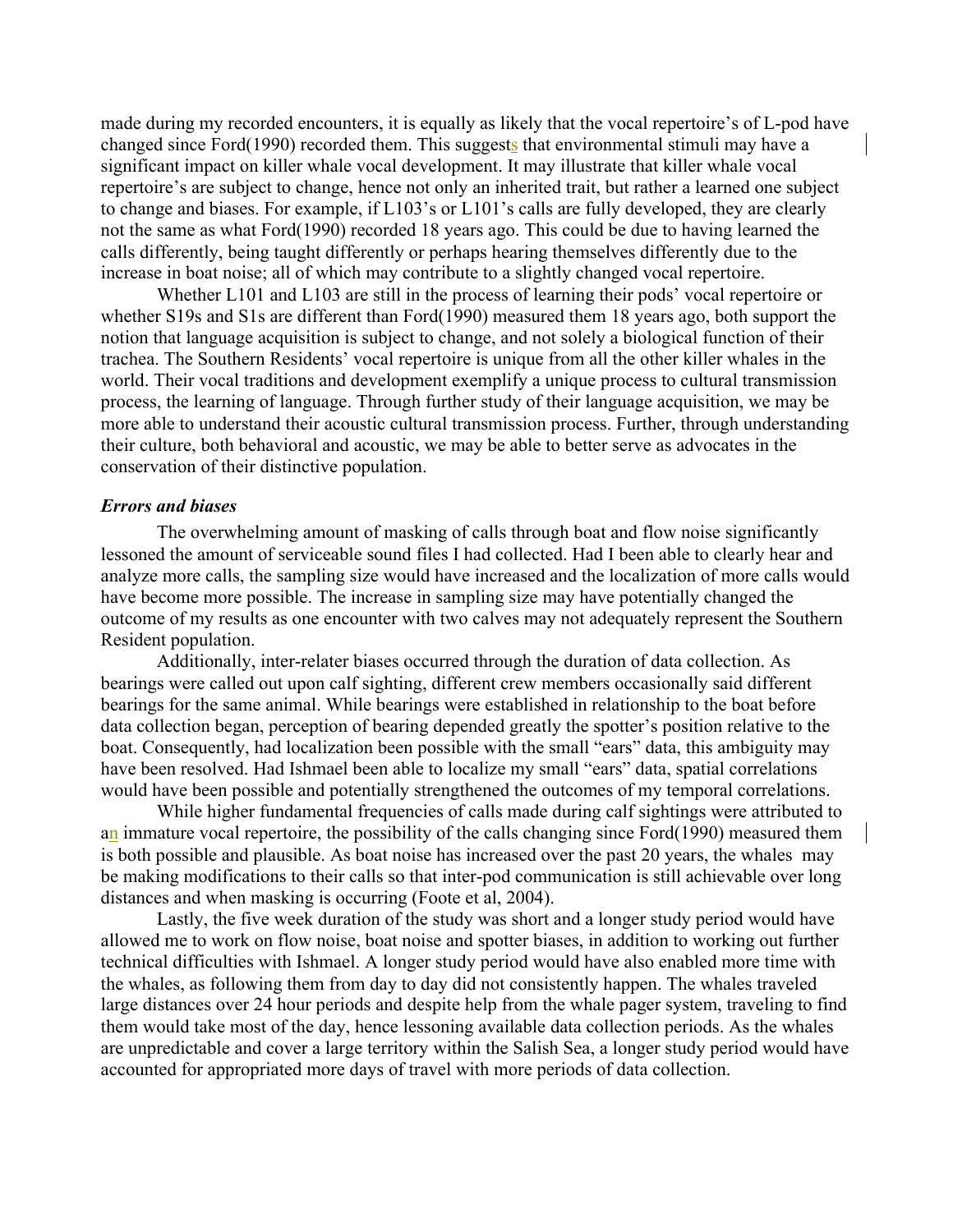## *Future Studies*

Additional field studies with the Southern Residents would expand over the course of several years and allow for continuous following through spring to winter months. With the help of Ishmael to find positive spatial bearings between calf and call, in addition to analyzing changes in the fundamental frequencies of calls, a more reliable confirmation that a specific calf was making a specific call could be made. A research permit would also assist in allowing for closer proximity to the calf, furthering the ability to make positive correlations between temporal and spatial bearings.

During the future study, more time would be spent on understanding the reliability of Ishmael and working with the program to narrow down technical ambiguities so that bearings given would be dependable. Additionally, less time would be spent configuring the "ears" to be proper distances from each other, since 10.5 meters distance between the two hydrophones appears to be appropriate.

Substantial amounts of trial and error testing were conducted during that duration of data collection and in the future study, more time for trial and error testing would be conducted prior to beginning data collection, and potentially lessoned due to the technical ambiguities corrected during this study.

Captivity studies do not represent all of the environmental stimuli represented in the natural environment, nor do they encompass all of the cultural idiosyncrasies represented by the entirety of the Southern Resident population. Therefore, while captivity studies would provide the best circumstances to conduct a longitudinal study of calf development, it would not incorporate the richness of their environment.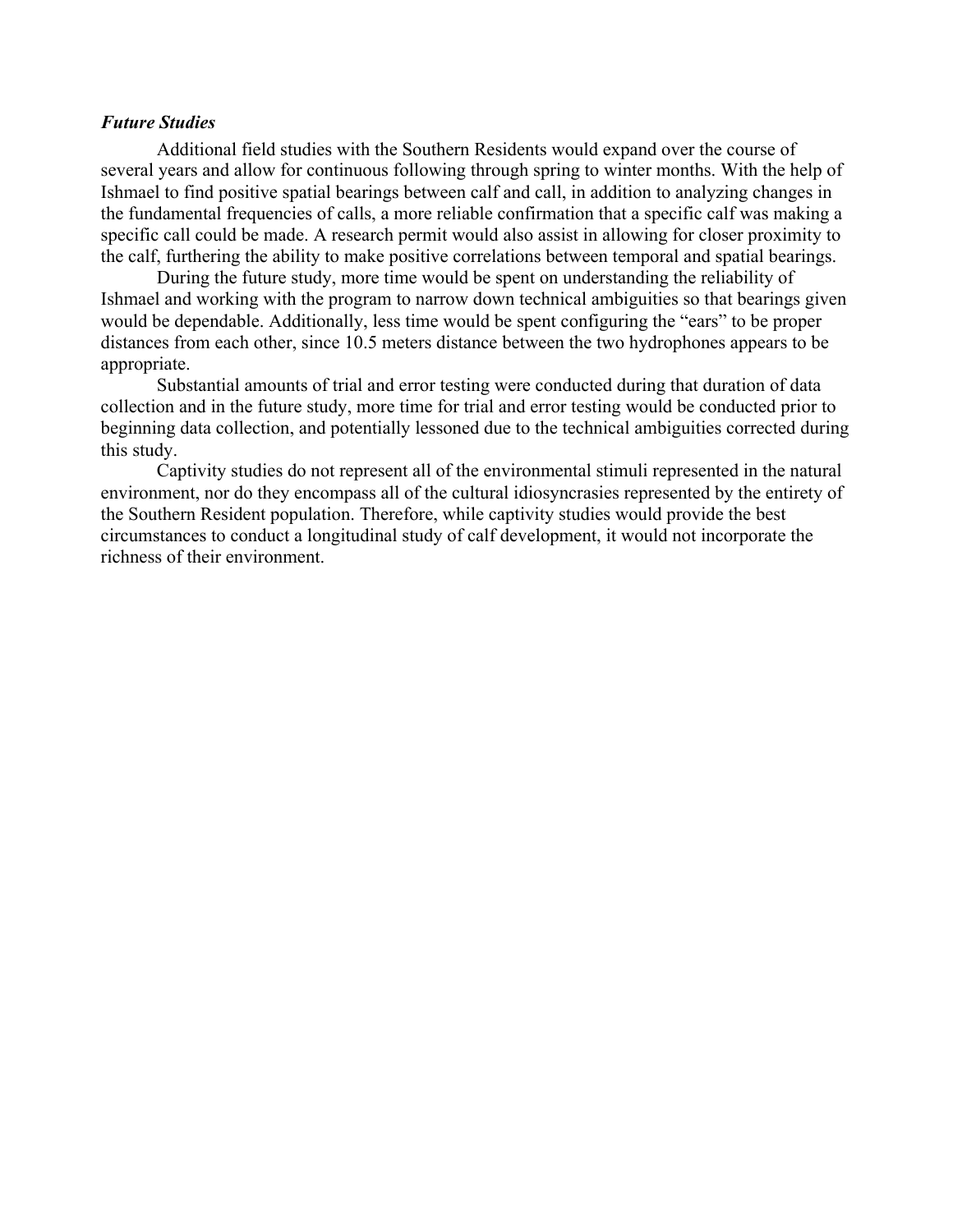## **References**

Bain, D. (1986) Acoustic behavior of Orcinus: sequences, periodicity, behavioral correlates and an automated technique for call classification. *Behavioral biology of killer whales, eds*., B.C. Kirkevold & J.S. Lockard. Alan R. Liss.

- Boweles, A.E. Young, W.G. & Asper, E.D. (1988) Ontogeny of stereotyped calling of a killer whale calf, *Orcinus orca*, during her first year. *Rit Fiskideildar* 11:251-275.
- Deecke, V.B. et al. (2000) Dialect change in resident killer whales: implications for vocal learning and cultural transmission. *Animal Behavior* 60:629-638.
- Enggist-Dueblin, P. & Pfister, U. (2002) Cultural transmission of vocalizations in ravens, *Corvus corax*. *Animal Behavior* 64: 831-841.
- Fripp, D. et al. (2004) Bottlenose dolphin (Tursiops truncates) calves appear to model their signature whistles on the signature whistles of community members. *Animal Cognition*
- Ford, J.K.B. (2001) Characteristics of whistles from the acoustic repertoire of resident killer whales (*Orcinus orca*) off Vancouver Island, British Columbia*. The Journal of the Acoustical Society of* America 109:1240-1246.
- Foote
- Mcowan, B. et al (1999) Quantitative tools for comparing animal communication systems: information theory applied to bottlenose dolphin whistle repertoires. *Animal Behavior* 57:409-419.
- Miller, P.J.O. & Bain, D.E. (2000) Within-pod variation in the sound production of a pod of killer whales, *Orcinus orca*. *Animal Behavior* 60:617-628.
- Nelson, D.A. & Marler, P. (1994) Selection-based learning in bird song development. *Neurobiology* 91:10498-10501.

Rendell, L. & Whitehead, H. (2001) Culture in whales and dolphins. *Behavior and Brain Sciences* 24:309-382.

- Smolker, R.A. et al. (1997) Sponge-carrying by Indian Ocean bottlenose dolphins: possible tool use by a delphinid. *Ethology* 103:454-465.
- Whitehead, H. et al. (2004) Culture and conservation of non-humans with reference to whales and dolphins: review and new directions. *Biological Conservation* 120: 427-437
- Yurk, H. et al. (2002) Cultural transmission within maternal lineages: vocal clans in resident killer whales in southern Alaska. *Animal Behavior* 63: 1103-1119.